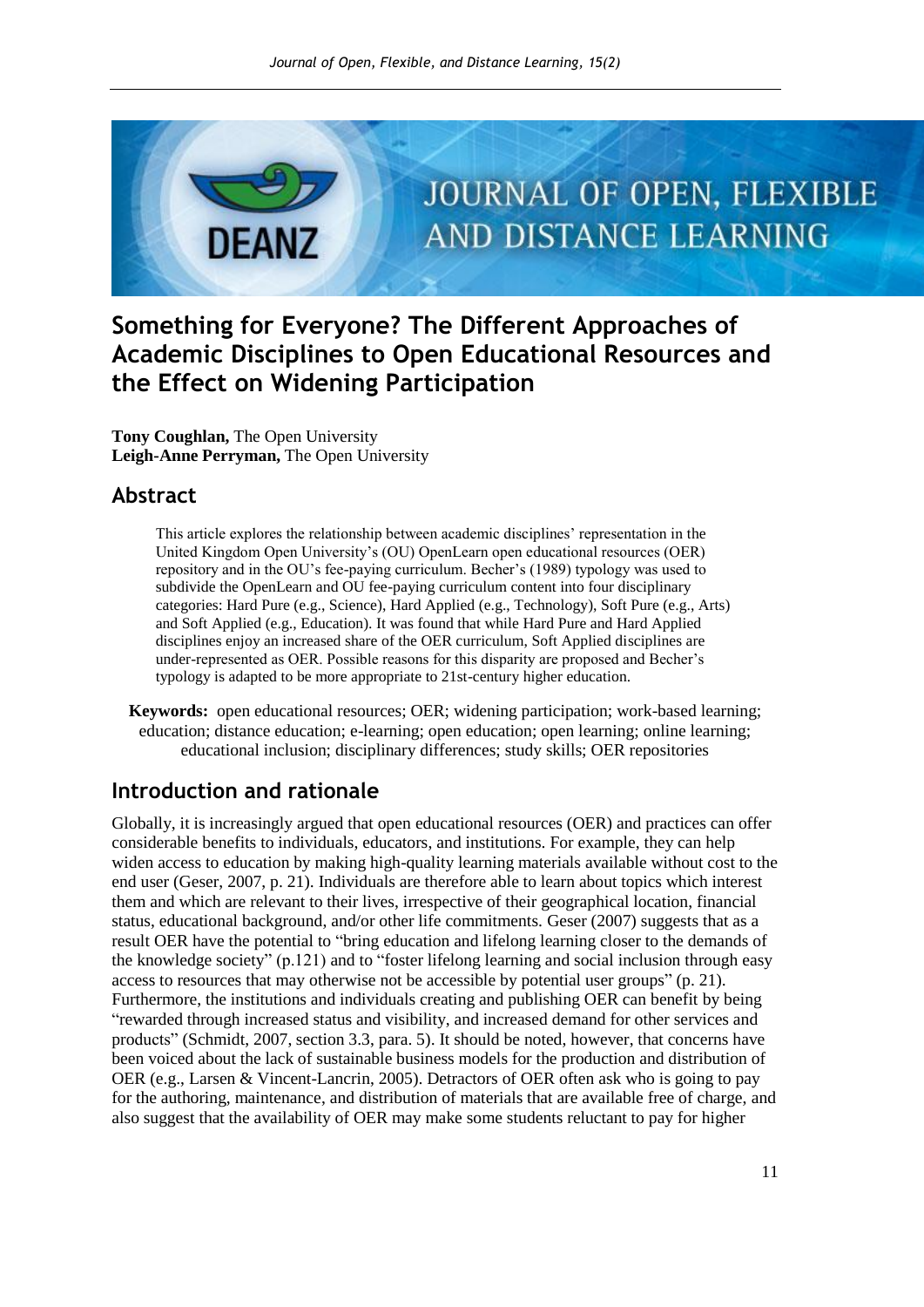education. Downes (2011) explores a range of alternative business models, concluding that some models "are well on the way to demonstrating the viability of OER' (p. 63).

Thus far, the emphasis in OER production has been on quantity rather than the ways in which OER might be used and, historically, OER-related research has also tended to prioritise exploration of resource production rather than OER use. In 2008 Guthrie, Griffiths, and Maron asserted that "understanding user needs is paramount but often neglected" (p. 20). Increasingly, however, this perspective is shifting to consider the practices of existing OER users and the requirements of potential users (e.g., Wolfenden, 2011). The research reported in this article was intended to contribute to the growing body of research on OER use, seeking to explore whether potential OER users are equally served by the various academic disciplines represented in OER repositories such as OpenLearn [\(www.openlearn.open.ac.uk\)](http://www.openlearn.open.ac.uk/) and Jorum [\(www.jorum.ac.uk\)](http://www.jorum.ac.uk/).

Commonly, OER repositories give no clear indication of the criteria used to select materials for release as OER, nor of whether different disciplines approach the selection and release process in different ways. In addition, Geser (2007) notes that:

Many promoters of Open Educational Resources (OER) do not take into account the legacy of traditional institutional frameworks and pedagogical models. They seem to assume implicitly that easy and free access to a "critical mass of high-value content" (which appears as a standard formula), and tools to make use of such content interactively, would somehow also lead to a change in such frameworks and models. Pedagogical models are often not even considered in the discussion of OER. (p. 41)

Now that a critical mass is being achieved in the production and availability of OER, it is possible to explore the published resources to identify any patterns that reveal possible differences between academic disciplines in terms of their approaches to the selection and release of OER. Any disparity in the quality and quantity of OER provision has the potential to advantage those users who have more and better resources in their subject area. At the same time it denies other users the opportunity to realise the full benefits of OER, thereby compromising the aims of the OER movement: "... a world where each and every person on earth can access and contribute to the sum of all human knowledge" (Cape Town Open Education Declaration, 2007, para. 1).

## **Context**

-

This article reports the findings of a study exploring the relationship between academic disciplines' representation in the UK Open University's (OU) OpenLearn repository and in the OU's fee-paying curriculum at undergraduate level. This narrow focus on a U Kingdom OER repository was intended to allow a manageable initial study that could be replicated internationally for other OER repositories. Because both researchers are familiar with the OU context it was logical to draw on this experience and to focus on the OpenLearn repository. Furthermore, the modular structure of the OU fee-paying curriculum and of Open Learn, discussed further below, offered the advantage of allowing straightforward counting and subsequent comparison of the two curriculum areas. We chose to focus on the undergraduate curriculum because it is studied by over 90% of the OU's student body (The Open University, 2009).

The OU is the biggest university in the United Kingdom, with approximately 250,000 students and about 570 modules on offer (The Open University, 2011). The academic provision of the OU is managed by its 10 faculties, schools, and institutes<sup>1</sup> which are centrally based at the OU's

<sup>12</sup> <sup>1</sup> These comprise the Faculty of Arts; the Open University Business School; the Faculty of Education and Language Studies; the Faculty of Health and Social Care; the Open University Law School; the Faculty of Mathematics,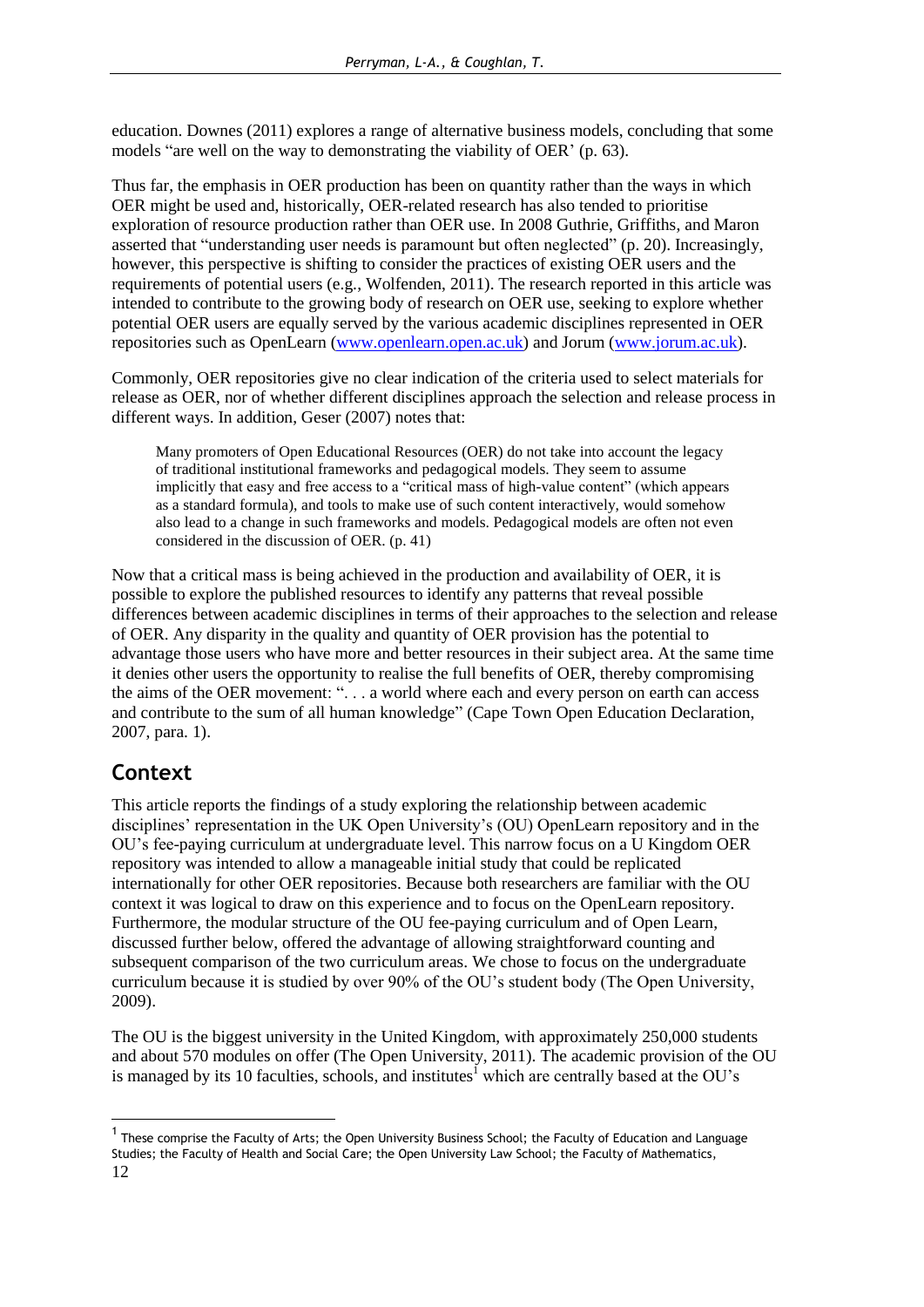campus in Milton Keynes but have additional academic staff in each of the OU's 13 regional and national centres. The OU delivers its undergraduate curriculum through a process of distance learning whereby core module teaching texts are supported by face-to-face and online group tuition and individual/group telephone tuition, delivered by a body of over 7000 tutors operating in the OU's 13 regions. This tuition system is embedded in a framework of assessment. The OU's undergraduate curriculum is modular in structure, with programmes being subdivided into discrete modules of between 10 and 60 credit points, at levels 1, 2, and 3.<sup>2</sup>

The OpenLearn OER repository is hosted by the OU. It is entirely online, free to use, and accessible to all. OpenLearn comprises two types of learning materials:

- 1. extracts from the past and present OU fee-paying curriculum—these include text-based resources as well as audio and video materials
- 2. resources especially created for use in OpenLearn.

Like the OU fee-paying curriculum, OpenLearn is organised on a modular basis, categorised by level and by the number of study hours associated with each learning resource.

## **Theoretical background**

It was intended, from the start, for the OU study to be the basis for an extended exploration of academic disciplines' representation as OER in other contexts. As universities' curricula vary widely in the way they are categorised, both in the United Kingdom and internationally, a standardised method of comparing such curricula was required. The typology of academic disciplines derived by Becher (1989) from the earlier work of Biglan (1973a, 1973b) offered a uniform way of categorising the content of disparate curricula to allow a comparison between academic disciplines' representation in the fee-paying curriculum and as OER, both within and across institutions. Becher's typology is informed by the related theory of 'academic tribes' (Becher, 1989, 1994; Becher & Trowler, 2001; Biglan, 1973b; Neuman, Parry, & Becher, 2002) which has long been applied to researching disciplinary differences in academia and remains an enduring strand of investigation. Discipline-related differences have been identified in various areas of academic practice, including academics' relationship to knowledge, the relationship between learners and educators, and the type of knowledge that learners are expected to gain about their subject (Kemp & Jones, 2007).

Neuman, Parry, and Becher (2002, drawing on Becher, 1994) cluster academic disciplines into four main groupings: Hard Pure, Soft Pure, Hard Applied, and Soft Applied—each with their own epistemological characteristics. They refer to this structure as the 'Becher–Biglan typology'.

Table 1 gives more detail about each grouping.

-

Computing and Technology; the Faculty of Science; the Faculty of Social Sciences; the Institute of Educational Technology; and the Knowledge Media Institute.

 $^2$  One OU credit point represents about 10 hours of study. The credit points system used by the OU is aligned to the United Kingdom's Credit Accumulation and Transfer System (CATS). A typical OU honours degree requires a total of 360 points and, from 2012, will cost £15,000.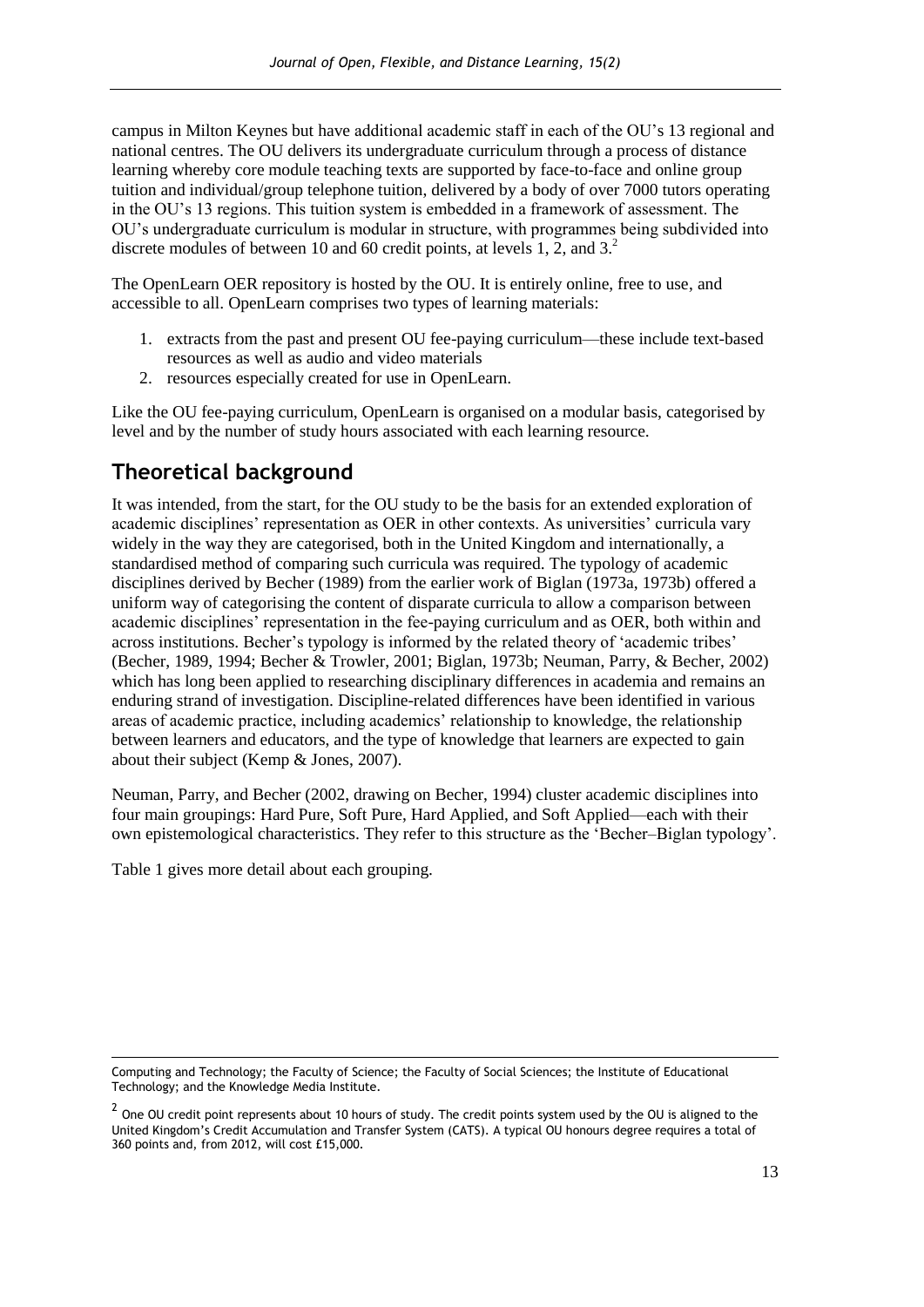| Disciplinary group                                            | Nature of knowledge                                                                                                                                                                                                                                                                                                                                                                                        |
|---------------------------------------------------------------|------------------------------------------------------------------------------------------------------------------------------------------------------------------------------------------------------------------------------------------------------------------------------------------------------------------------------------------------------------------------------------------------------------|
| Hard Pure (e.g.,<br>Physics, Chemistry)                       | "Cumulative, atomistic structure, concerned with universals,<br>simplification and a quantitative emphasis. Knowledge<br>communities tend to be competitive but gregarious: joint or<br>multiple authorship is commonplace" (Neuman, Parry, & Becher,<br>2002, p. 406).                                                                                                                                    |
| Soft Pure (e.g., History,<br>Literature)                      | "Reiterative, holistic, concerned with particulars and having a<br>qualitative bias. There is no sense of superseded knowledge, as in<br>Hard Pure fields. Scholarly enquiry is typically a solitary pursuit,<br>manifesting only a limited overlap of interest between<br>researchers" (p. 406).                                                                                                          |
| Hard Applied (e.g.,<br>Technology)                            | "Derives its underpinnings from Hard Pure enquiry" and "is<br>concerned with mastery of the physical environment and geared<br>towards products and techniques". Neuman, Parry, and Becher<br>point out that "applied knowledge communities, especially Hard<br>Applied ones, are also gregarious, with multiple influences and<br>interactions on both their teaching and research activity"<br>(p. 406). |
| Soft Applied (e.g.,<br><b>Education, Business</b><br>Studies) | "Dependent on Soft Pure knowledge, being concerned with the<br>enhancement of professional practice and aiming to yield<br>protocols and procedures". In common with Hard Applied<br>disciplines, Soft Applied disciplines also feature "multiple<br>influences and interactions on both their teaching and research<br>activity" $(p. 406)$ .                                                             |

**Table 1** The Becher–Biglan typology

The continued relevance of the Becher–Biglan typology and the concept of academic tribes to 21st-century higher education are shown by their more recent application to modern learning technologies. For example, Kemp and Jones (2007) have employed the Becher–Biglan typology when studying academic use of (non-OER) digital resources. While much of the academic tribes research is based in the United Kingdom, the concept has currency on an international scale. Arbaugh, Bangert, and Cleveland-Innes (2010), based in the United States, use the Becher– Biglan typology when exploring disciplinary differences within a 'Community of Inquiry' framework, applying this to online learning with the virtual learning environment (VLE) tool Web CT. Gorsky, Caspi, Antonovsky, Blau, and Mansur (2010) have explored disciplinary differences in student behaviour in Moodle forums in the context of the Israeli Open University and, of particular relevance, Creaser et al. (2010) assess disciplinary differences in the provision of OER, arguing that OER repositories vary from discipline to discipline.

## **Methods**

The first stage of the research process for the current study involved ascertaining the percentage proportion of the fee-paying and OER curricula represented by each of the academic disciplines. This involved counting the content of both curriculum areas on a specific date: 1 July 2011. We took this 'snapshot' approach because the content of both curricula is constantly changing as materials and modules are added and removed.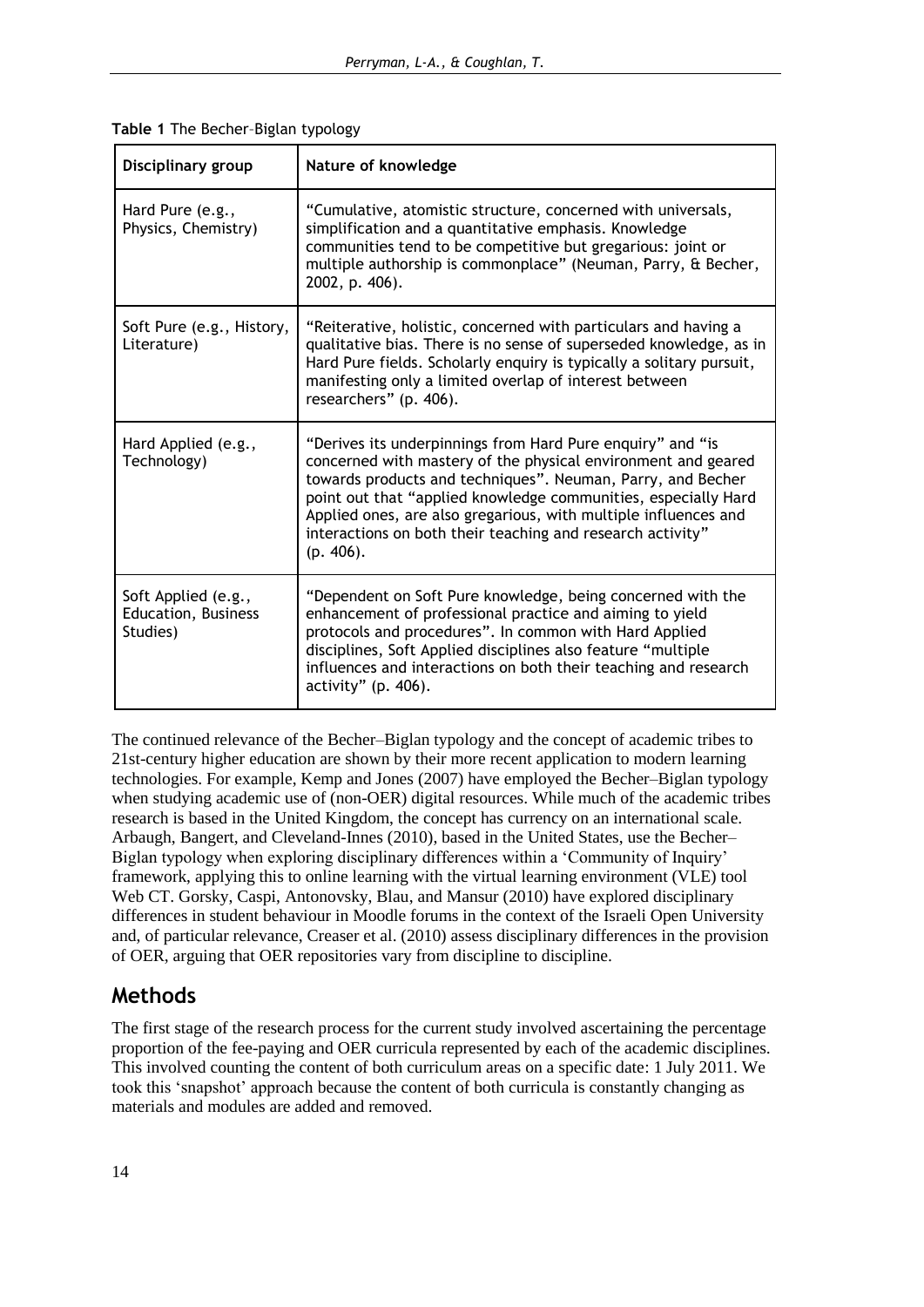We first calculated the total number of CATS points represented by the OU fee-paying curriculum. We then subdivided the fee-paying curriculum by academic discipline and calculated each discipline's percentage share of the curriculum as a whole, as shown in Figure 1.



**Figure 1** Academic disciplines' representation in the OU fee-paying undergraduate curriculum on 1 July 2011 (H-P: Hard Pure; H-A: Hard Applied; S-P: Soft Pure; S-A: Soft Applied)

Next, we calculated the total study hours for the OpenLearn OER study units; then, as with the fee-paying curriculum, we subdivided OpenLearn by academic discipline and calculated each discipline's percentage share of the OER curriculum as a whole (see Figure 2).



**Figure 2** Academic disciplines' representation in the OpenLearn undergraduate curriculum on 1 July 2011 (H-P: Hard Pure; H-A: Hard Applied; S-P: Soft Pure; S-A: Soft Applied)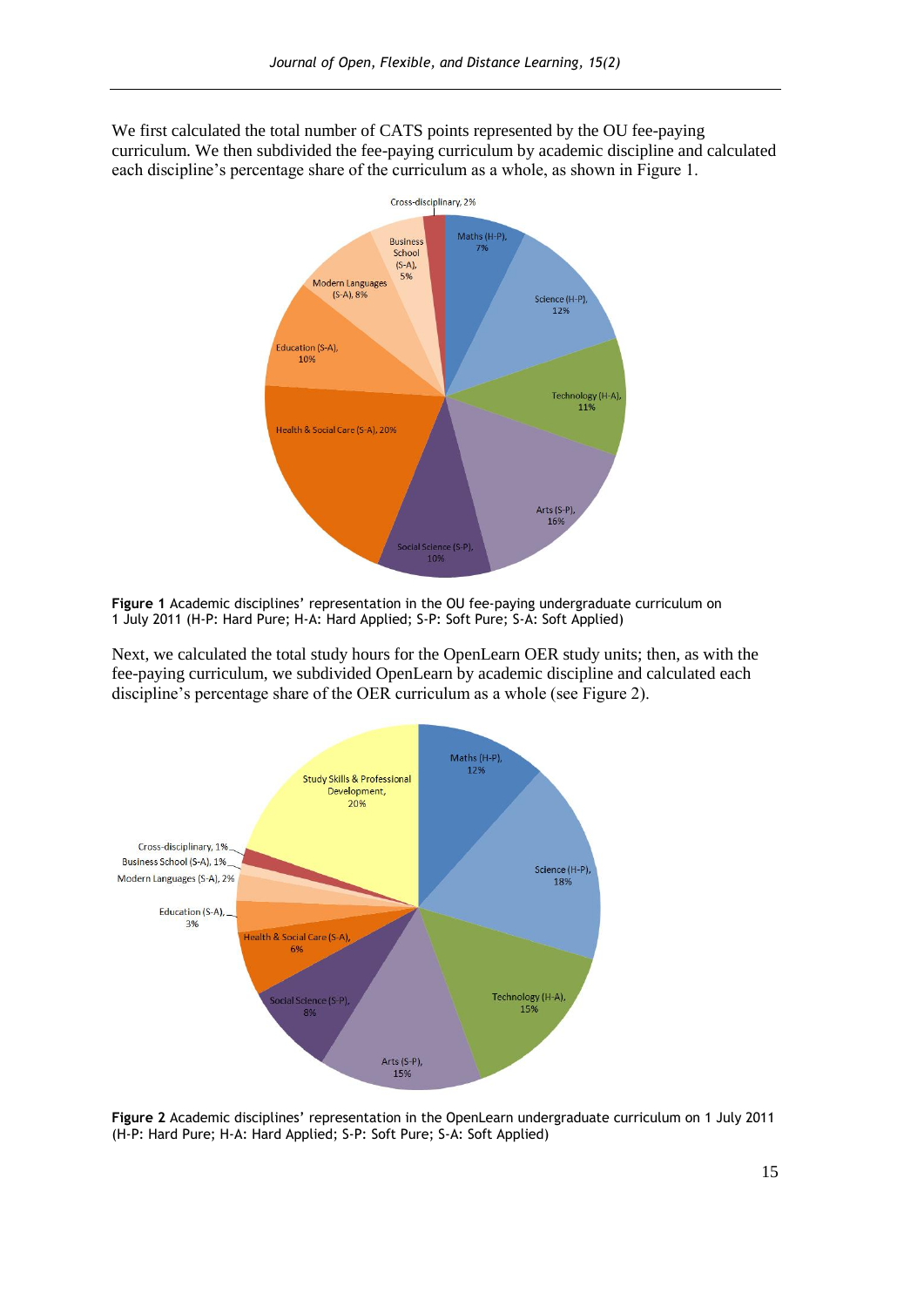Finally, having calculated each discipline's percentage share of the fee-paying and OER curricula, we allocated the disciplines represented in the fee-paying curriculum to the categories in the Becher–Biglan typology. Our categorisation decisions are shown in Table 2.

| Table 2 Categorising the OU disciplines according to the Becher-Biglan typology |  |  |
|---------------------------------------------------------------------------------|--|--|
|                                                                                 |  |  |

| <b>Hard Pure</b><br>Maths (including Statistics)<br>Science (including Chemistry and<br>٠<br>Analytical Sciences, Earth and<br>Environmental Sciences, Life<br>Sciences, Physics and Astronomy) | <b>Hard Applied</b><br>Technology (including Computing,<br>$\bullet$<br>Design, Environment, Engineering) |
|-------------------------------------------------------------------------------------------------------------------------------------------------------------------------------------------------|-----------------------------------------------------------------------------------------------------------|
| Soft Pure                                                                                                                                                                                       | Soft Applied                                                                                              |
| Social Sciences (including Economics,                                                                                                                                                           | Education                                                                                                 |
| $\bullet$                                                                                                                                                                                       | Modern Languages                                                                                          |
| Geography, Politics and International                                                                                                                                                           | $\bullet$                                                                                                 |
| Studies, Psychology, Sociology, Social                                                                                                                                                          | Health and Social Care (including                                                                         |
| Policy and Criminology).                                                                                                                                                                        | $\bullet$                                                                                                 |
| Arts (including Art History, Classical                                                                                                                                                          | Nursing, Social Work and Youth                                                                            |
| $\bullet$                                                                                                                                                                                       | Justice)                                                                                                  |
| Studies, English, History, Music,                                                                                                                                                               | Business School (including Law)                                                                           |
| Philosophy and Religious Studies).                                                                                                                                                              | ٠                                                                                                         |

It is worth pointing out, however, that the categorisations in Table 2 are neither uniform nor exact within the OU or across higher education in the United Kingdom and internationally. For example, White and Licardi (2006) place Linguistics in three different categories—Hard Pure, Soft Pure, and Soft Applied—in a single eight-page conference paper. In addition, historically, disciplines have been variously clustered. For example, the OU's Faculty of Mathematics, Computing and Technology (MCT) was formed in 2007 from the former Faculty of Mathematics and Computing and the former Faculty of Technology. Becher and Trowler (2001, p. 39) confirm that it is not always straightforward to determine *a priori* whether a particular discipline is Pure or Applied because different aspects of the subject area are often given different emphasis by individual researchers and by different university departments. A further complication is that the OU curriculum includes cross-disciplinary modules, some of which span two or more of the Becher–Biglan typology categories. The categorisation of such cross-disciplinary modules is further discussed later. However, despite these categorisation problems most of the OU feepaying curriculum could be allocated to discrete categories in the Becher–Biglan typology.

The undergraduate-level OER in OpenLearn were also subdivided using the categorisation presented in Table 2. Again, OER from the cross-disciplinary modules did not easily fit the Becher–Biglan typology. In addition, a further category of OER eluded such categorisation these were non-credit-bearing study skills and professional development units, many of which do not appear in the OU fee-paying curriculum.

# **Findings**

Having calculated the percentage share of the fee-paying and OER curriculum represented by each discipline, and allocated the disciplines to the Becher–Biglan categories, we were then able to produce a graph comparing the fee-paying and OER curriculum share for each academic discipline (Figure 3).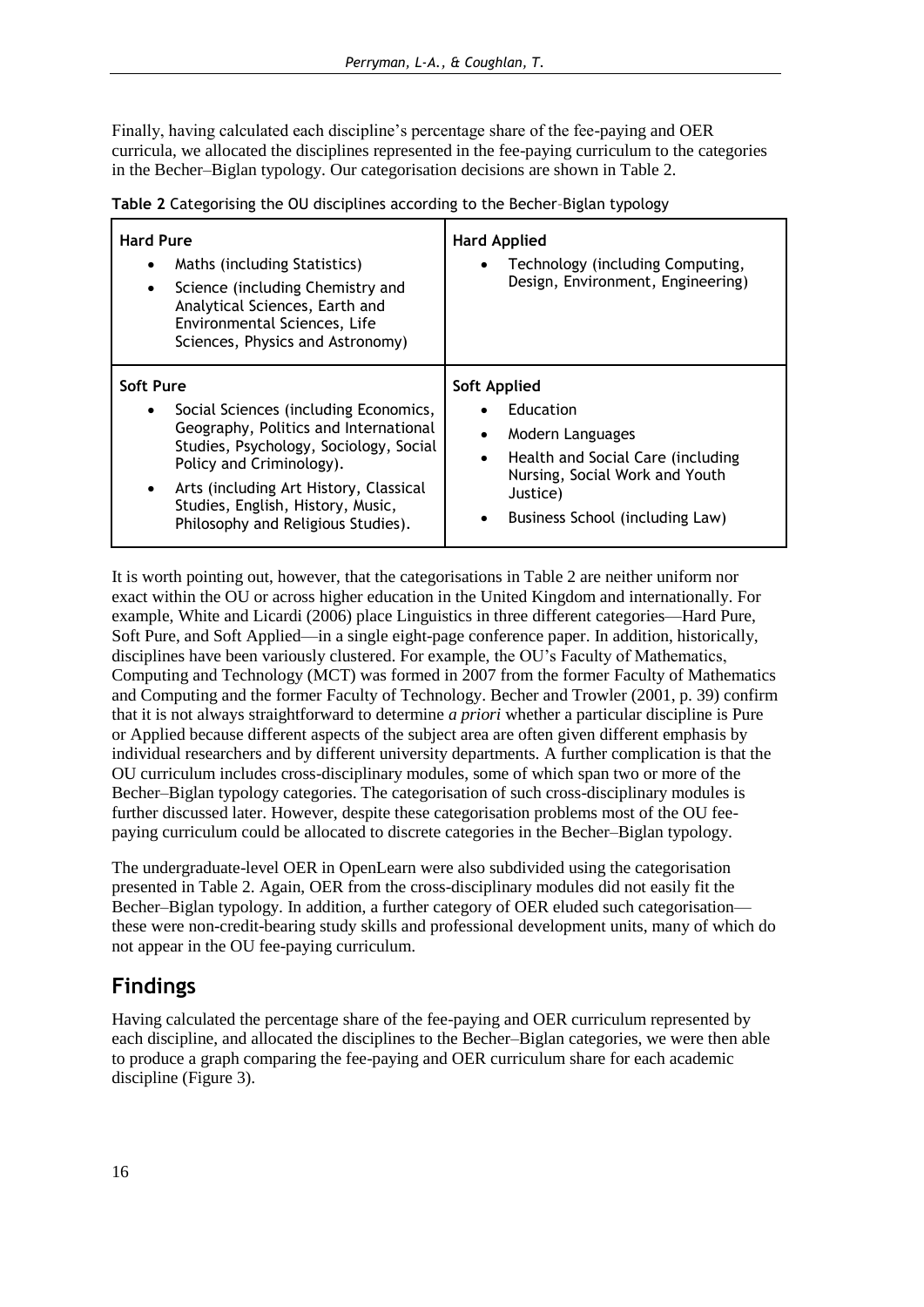

**Figure 3** Comparison of academic disciplines' representation in the OU fee-paying and OpenLearn undergraduate curricula

It was found that Hard Pure and Hard Applied disciplines such as Maths, Technology, and Science enjoy increased representation in the OER curriculum, gaining 5%, 4%, and 6% of the OER curriculum respectively. Soft Pure disciplines such as Social Sciences and Arts maintain an OER share that is roughly proportionate to the fee-paying curriculum (a 1% decrease in OER curriculum share for Arts and a 2% decrease in curriculum share for Social Sciences). However, Soft Applied disciplines, particularly Health and Social Care, are under-represented as OER, showing a marked decrease in curriculum share (14% for Health and Social Care, 7% for Education, 6% for Languages, and 4% for the Business School). The cross-disciplinary modules show a 1% decrease in curriculum share as OER. Of particular interest, however, is the fact that the largest share of the OER curriculum (20%) is held by generic study skills and professional development modules which do not appear in the fee-paying curriculum.

## **Significance and interpretation**

The findings summarised above were explored in the light of existing research into disciplinary differences in order to reach some understanding of the reasons for the disparity of OER representation across academic disciplines. It was concluded that a combination of factors may be at play, including the practical requirements of studying particular disciplines, the ways in which learning might be assessed, the demands of work-based learning, licensing restrictions, knowledge currency, disciplinary differences in academics' views about the quantity and type of knowledge students are expected to acquire and retain, differences in qualification structure and existing e-learning practice, funding drivers, economic considerations, the perceived difficulty of releasing as OER materials intended for use in work-based learning, and the existence of subjectspecific OER repositories. The study findings also led to our considering whether the Becher– Biglan typology should be adapted to be more appropriate to 21st-century higher-education institutions.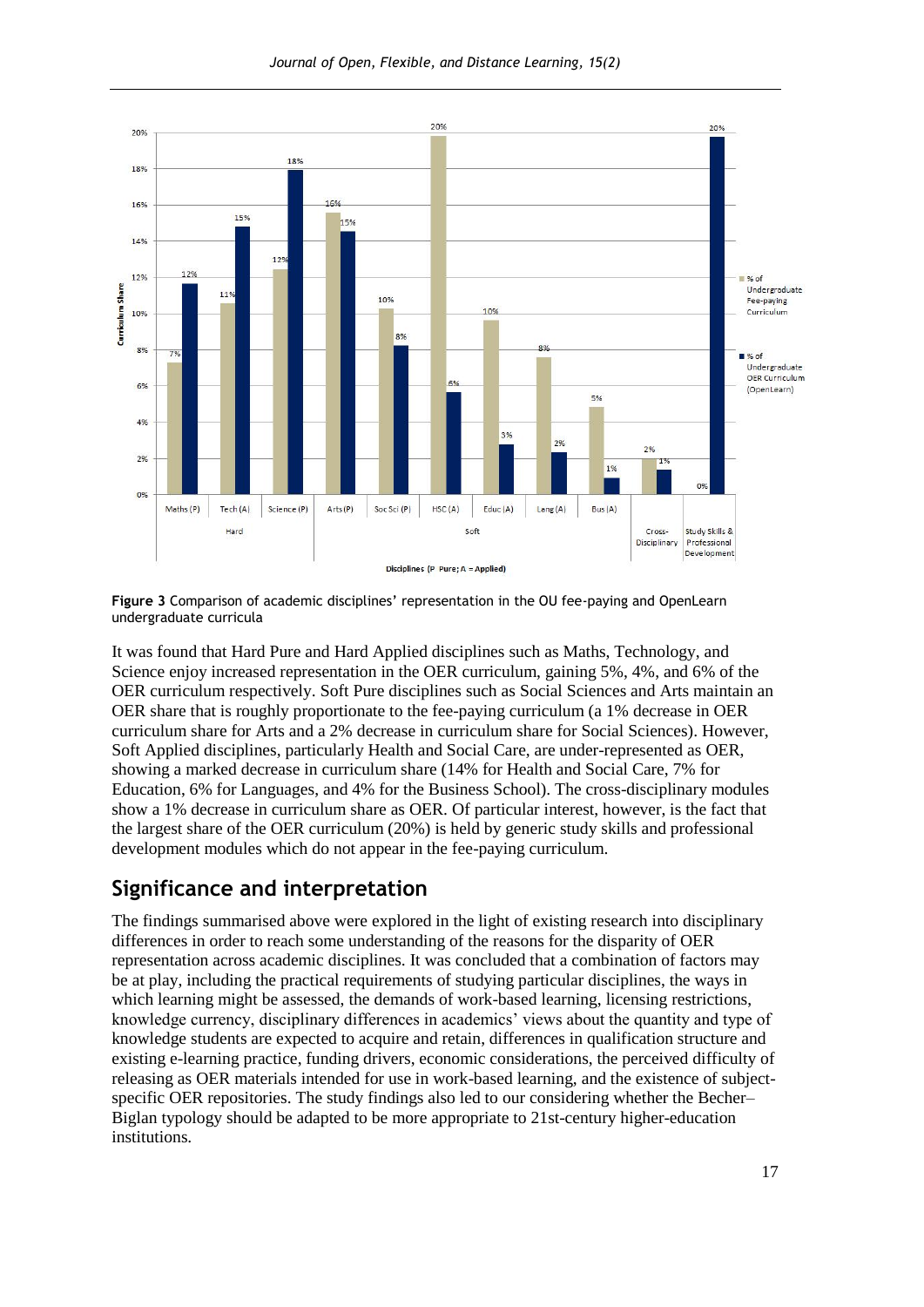## **Practical requirements of studying particular disciplines**

Some academic disciplines, notably Science and vocational subjects such as Social Work, are notable for the practical requirements involved in their study. For example, studying Chemistry and Biology generally involves conducting laboratory-based experiments, and studying vocational subjects such as Social Work often requires at least some of the learning and assessment to be located in the workplace. The ever-more sophisticated technologies available via the Web—for example, audio, video, and interactive content such as wikis—make it possible to teach media-rich subjects such as the visual arts and music very effectively online. However, it is less straightforward to replicate a laboratory experiment online (though technologies in this area are being developed at the time of writing (see Lucas & Kolb, 2009). While we might anticipate that this would restrict the materials released as OER by Hard Pure disciplines (such as Chemistry) the findings discussed above do not appear to bear this out. A close examination of the content of existing OER would therefore be productive in revealing how practical experiments have been addressed (though this is beyond the scope of the current study).

The marked decrease in OER curriculum share shown by Soft Applied disciplines such as Health and Social Care could also be connected with the practical requirements of teaching related subjects and the difficulty of replicating face-to-face teaching and learning activities such as roleplay as OER. Furthermore, social professions such as Social Work, Nursing, and Teaching tend to prioritise ‗situated learning' (Vygotsky, 1978), whereby knowledge is gained from exploration and shared discussion of varied real-life experiences. Within the OU's Social Work curriculum, for example, attendance at face-to-face tutorials is compulsory for some modules, in part due to the learning opportunities offered by students sharing their personal experiences in different settings. Such situated learning may be perceived by Health and Social Care academics as difficult to convey online via OER and this could help to explain the discipline's low representation in OpenLearn. Again, this would merit further investigation in a future study.

### **Assessment differences**

An important feature of all teaching activities is the provision of regular formative assessment, which allows learners to assess their progress. Disciplinary differences in assessment practice might therefore be another reason for the disparity in disciplines' release of OER. Neuman et al.  $(2002)$  explain that Hard Pure subjects show a tendency to prefer "specific and closely focused examination questions to broader, essay-type assignments" (p. 408). They refer to Smart and Ethington's (1995) argument that "knowledge acquisition is emphasised more in Pure disciplines than Applied disciplines, while the latter attach more importance to knowledge application and integration" (Neuman et al., 2002, p. 408). While the discrete, quantitative, easily measurable assessment activities typical of Hard Pure disciplines lend themselves to reproduction in OER, the same is not necessarily so for the subjective essays and explanations used to assess knowledge application and integration in complex qualitative domains that are typical of Soft Pure and Soft Applied disciplinary groupings such as the Humanities and the Social Sciences. A close examination of the content of OER from different disciplines could be fruitful in informing a more detailed picture of the extent to which the assessment activities typical of each of the disciplinary groupings can be translated to OER format.

Furthermore, Neuman et al. (2002) add that Hard Pure disciplines show "little or no inclination to check assessors' judgements by double marking, or even to provide guidelines for marking or grading" (p. 408), again indicating that self-assessment activities, giving automated feedback, could easily be a feature of OER. The reverse may be perceived as true by academics working in Soft Pure and Soft Applied disciplines, where assessment activities can generate subjective and diverse answers. Consequently, in such disciplines guidelines for marking and grading are typically ambiguous because the outcome of the assessment process is often very specific to a learner's professional context or personal subjective interpretation. Giving automated feedback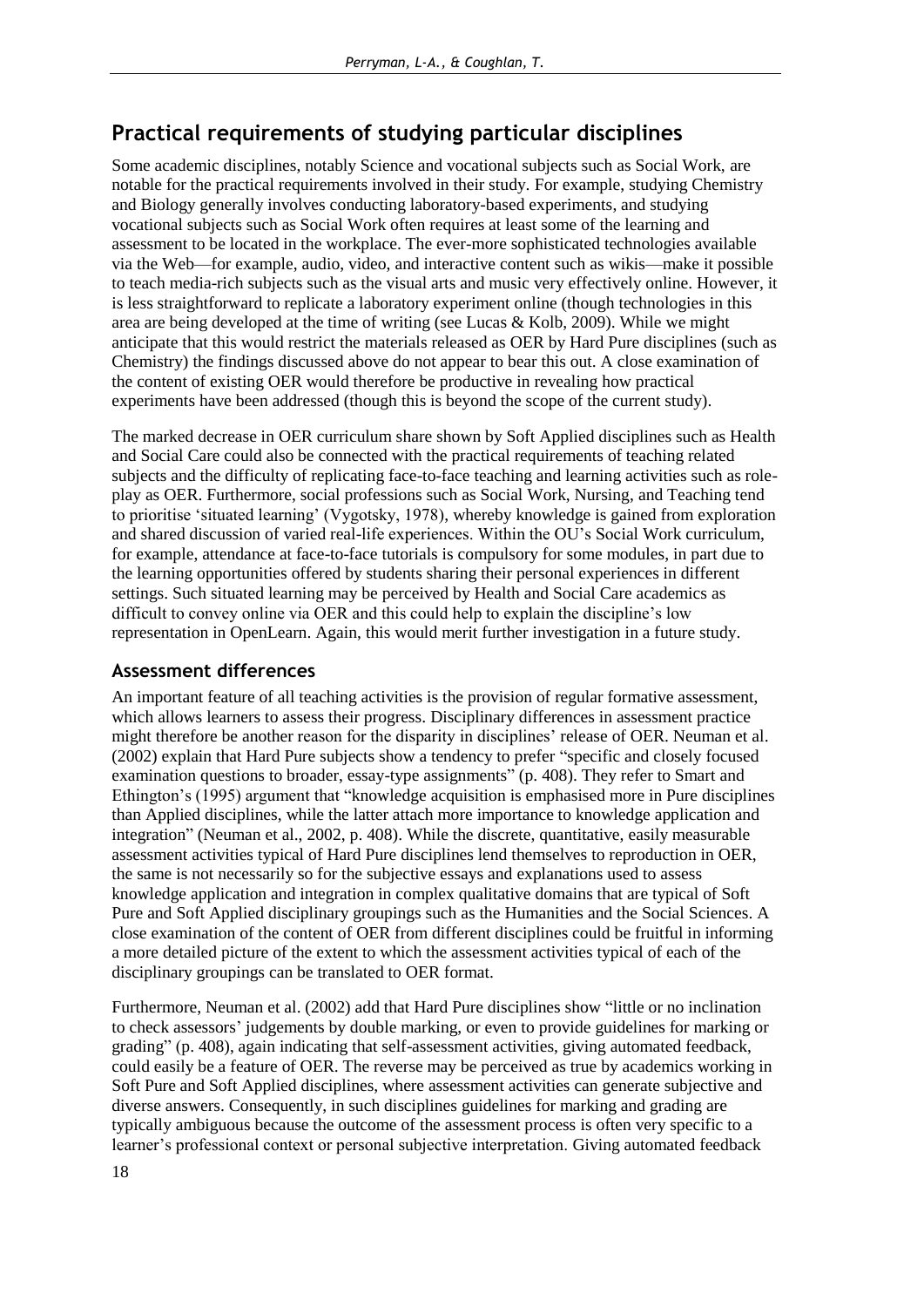on these activities in the context of OER could prove tricky and might be a disincentive to releasing materials as OER. Further research might usefully explore this possibility in addition to investigating ways of providing meaningful, discipline-appropriate assessment for OER in Soft Pure and Soft Applied disciplines.

### **Soft Applied disciplines, work-based learning, and OER**

Soft Applied disciplines' under-representation as OER might also be related to the fact that such subjects often have distinctive requirements and characteristics connected with work-based learning (WBL)—learning that takes place outside the university and relates to employment. WBL occupies an ever-growing share of the higher education curriculum in most UK universities (Tallantyne, 2008), partly as a result of the increased emphasis on employer engagement, and is mostly (but not exclusively) found in Soft Applied subjects. It differs from the work placements that are typically found in Hard Applied subjects such as engineering, design, and computing in that in WBL students' performance is assessed in the workplace rather than the workplace being solely a location for learning. Consequently, the process of assessment is subjective and focuses on individuals' unique work experiences, paralleling the overall tendency towards subjectivity in assessment found throughout the Soft knowledge groupings. (It has already been noted that this may be a disincentive to releasing materials as OER due to the perceived difficulty of giving automated feedback.)

### **Licensing restrictions**

The licensing restrictions of some subjects might also affect their releasing materials as OER. For example, it is not uncommon for module materials for some Soft Applied disciplines to be co-authored with professional bodies such as the United Kingdom's College of Law and Royal College of Nursing. Negotiating the rights for re-use of these materials as OER can be complex.

#### **Knowledge currency**

The low representation of Soft Applied disciplines such as Health and Social Care, Business Studies, and Education in OER repositories could also be connected with the fact that knowledge associated with these disciplines can go out of date very quickly. Examples might include Health and Social Care module materials that give details of welfare benefit regimes, or Business Studies materials that describe tax regimes. Kemp and Jones (2007), exploring disciplinary differences in the use of digital resources, discuss the issue of knowledge currency in some detail. They cite a language lecturer's comments that "things in Spanish change very, very rapidly and what we teach from year to year  $\dots$  changes as well" (p. 55). This may be compared with a mathematics lecturer's observation that "mathematical papers do tend to have a very long shelf-life" (p. 57). Arguably, then, a labour-intensive process of maintenance would be required to keep such OER up to date and this could be perceived as burdensome by already timechallenged academics. Relevantly, Hativa (1997) found that academics in Soft Pure and Soft Applied fields present their students with more recent knowledge than those in Hard Pure and Hard Applied areas, with Hard Pure fields presenting the oldest knowledge. Hativa suggests that this may be related to the hierarchical structure of knowledge in Hard Pure fields, where the more current knowledge is taught at higher undergraduate and postgraduate levels. The current study's focus on the undergraduate curriculum would be relevant here.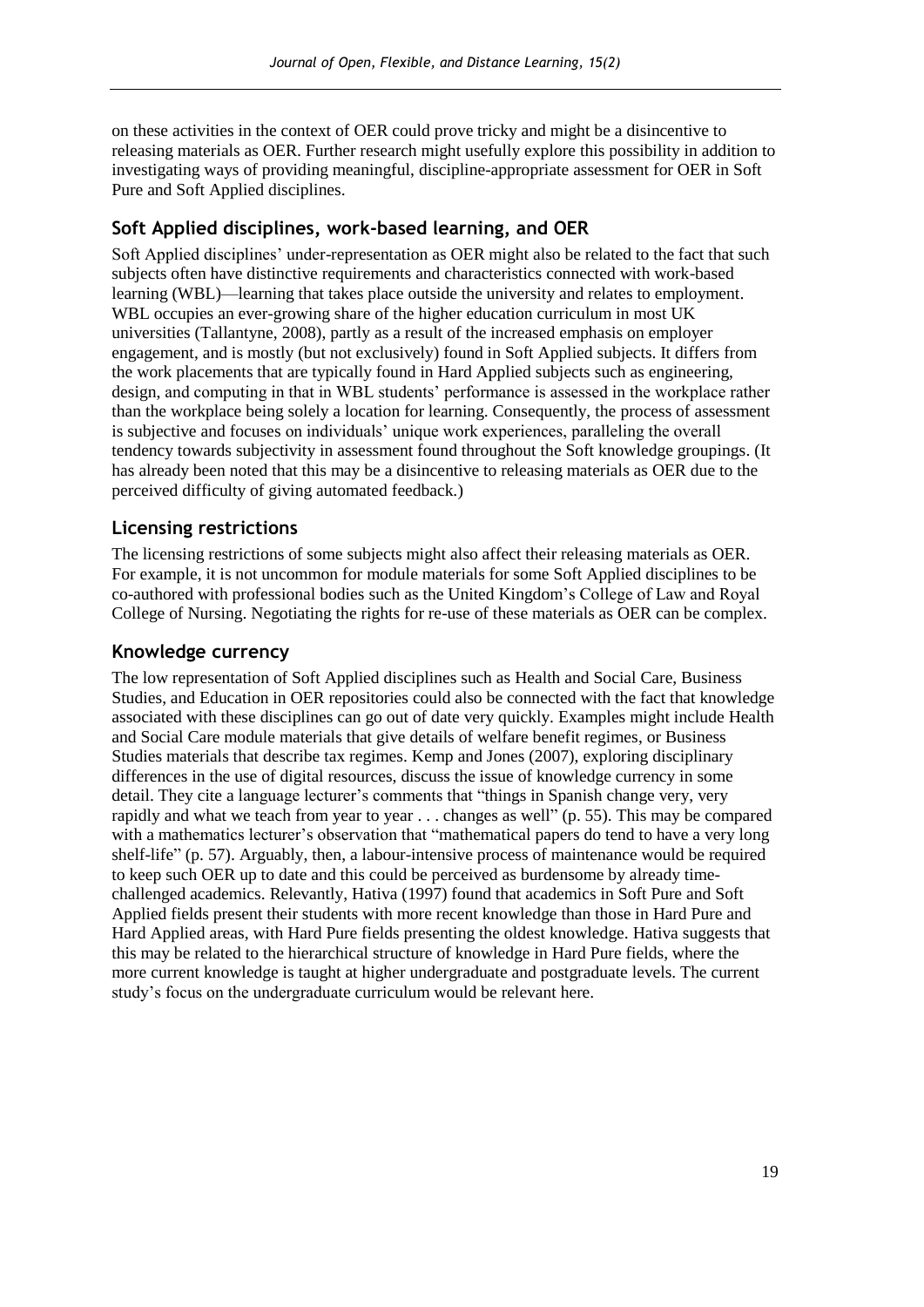## **Academics' views about the quantity and type of knowledge students are expected to acquire**

The disparity in OER representation shown in Figure 3 may also be connected with disciplinary differences in academics' views about the quantity and type of knowledge students are expected to acquire and retain. Neuman et al. (2002) point out that Hard Pure disciplines feature linear cumulative knowledge domains and therefore "the determination of teaching content is relatively straightforward and uncontentious" (p. 410). They add that Hard Applied fields such as Technology show similar characteristics, with relatively fixed knowledge bases, featuring an emphasis on "progressive mastery of techniques in a linear sequence, based on factual understanding" (p. 412). Discussing Carnegie Mellon's Open Learning Initiative (OLI), Walsh  $(2011)$  suggests that the institution was "wise" in its focus on content such as introductory statistics, "in which there are more or less standard notions of core content and at least something approaching a 'single right answer' to many questions" (p. xii).

In more loosely structured Soft Pure domains, "much subject matter is open to interpretation and debate" (Neuman, et al., 2002, p. 411) and is more "free-ranging and qualitative" (p. 412) with teaching and learning activities tending to be "largely constructive and interpretative" (p. 408), drawing on a knowledge base that is less fixed than in Hard Pure domains. Parallels can be drawn with Spiro, Vispoel, Schmitz, Samapungavan, and Boerger's (1987) cognitive flexibility theory, which identifies two broad types of knowledge domain—"complex and ill-structured"  $(p, 1)$  and "well-structured"  $(p, 2)$ —each demanding different approaches to teaching and learning. Spiro et al. suggest that in well-structured domains such as Science and Mathematics, knowledge transfer occurs by retrieving generalisations or principles that apply to multiple cases of the phenomena being studied. However, in ill-structured domains such as Soft Pure Arts and Social Sciences disciplines, knowledge is gained by studying individual cases and there are few broad generalisations that apply to most cases. Kemp and Jones (2007) assert that such subjects tend not to have "an agreed and stable canon for teaching" other than in "the application of agreed principles and academic practices to current issues" (p. 56). It is possible, then, that the task of selecting materials to release as OER is simpler in Hard Pure and Hard Applied domains than in Soft Pure domains; hence the over-representation of the former in comparison with their fee-paying curriculum share. Discussing Carnegie Mellon's Open Learning Initiative (OLI), Walsh (2011) makes a pertinent comment when asserting that "it is far from clear to me that the OLI approach would be as useful in teaching subjects that generally require much more nuanced discussion, such as literature, ethics, and international politics" (p. xii). In support of her assertion, Walsh (2011) cites a professor of history's admission that she is "sceptical" that the OLI "would be an equally good format across all disciplines" (p. 98) and could not picture her own course on immigration history being adapted into OLI format.

### **Differences in qualification structure**

Disciplines' qualification structures may also account for the disparity in representation as OER. For example, it is possible that academics in Soft Applied subjects such as Nursing and Social Work, where most learning is oriented towards gaining a licence to perform a particular job, may believe that there is no point in giving away selected module materials as OER when a student needs to study a complete programme to gain a qualification and licence to practice. This may be contrasted with the Arts, where it is more common for people to learn solely for pleasure, and the Sciences where people may learn to pursue an interest rather than to gain a vocational qualification, especially in the specific context of the OU.

## **Existing e-learning practice**

20 Existing research into disciplinary differences in the use of e-learning (e.g., Arbaugh, et al., 2010; Smith, Heindel, & Torres-Ayala, 2008) may also help to explain the disparity of academic disciplines' representation as OER. Smith et al. (2008) suggest that "e-learning in Pure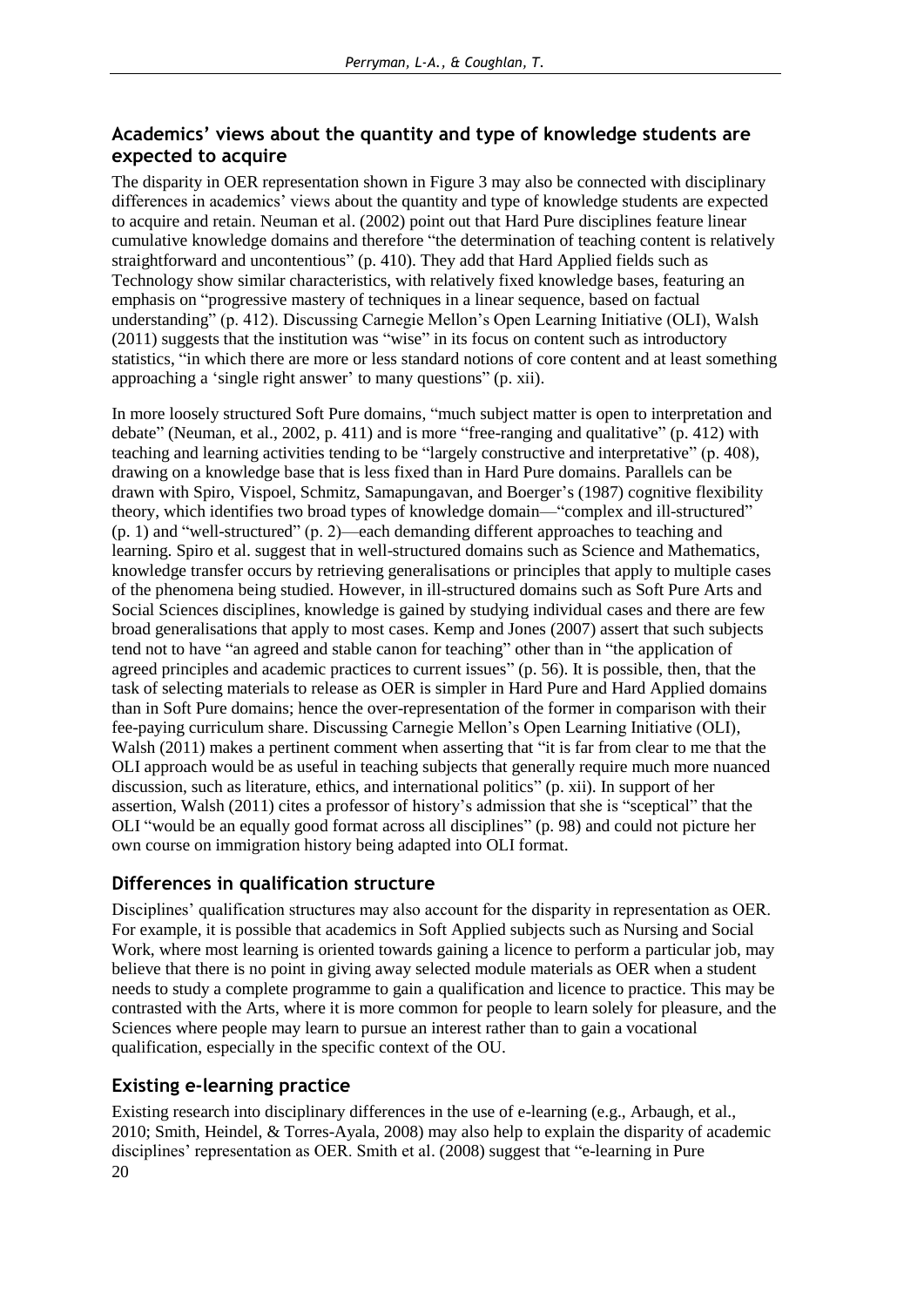disciplines has become more commoditized" (p. 152), and focuses particularly on the provision and use of discrete learning objects such as academic journals and online databases. In contrast, it is argued that Applied disciplines are more oriented towards ‗diversified' community-based e-learning resources such as online forums and collaborative authoring. These findings may help to explain the disparity of OER representation between different disciplines. For example, academics in Pure disciplines may, consciously or unconsciously, judge the release of OER as having parallels with their existing use of "commoditized" e-learning resources. Conversely, academics in Applied disciplines may deem learning objects such as those appearing as OER to be less important than the collaborative interpretation and sense-making activities that are possible in community-focused e-learning resources.

### **Funding drivers and economic considerations**

Funding drivers may also inform the release of OER in some disciplines. For example, disciplines that are heavily research-focused (such as Science, Technology, and Medicine) are often required to meet targets for disseminating the outcomes of their research. This may result in an academic culture that is already accustomed to sharing information for the greater good and for whom the release of OER is a natural progression. Additional economic considerations might also affect the release of OER where disciplines wish to sell their resources rather than make them available at no cost to the user.

### **Subject-specific OER repositories**

OpenLearn contains OER from a wide range of academic disciplines. However, some disciplines also have their own subject-specific repositories: for example, the Humanities repository HumBox [\(www.humbox.ac.uk\)](http://www.humbox.ac.uk/), the Languages repository LORO [\(www.loro.open.ac.uk\)](http://www.loro.open.ac.uk/), and the Social Work repository SWAPBox [\(www.swapbox.ac.uk\)](http://www.swapbox.ac.uk/). The HumBox creators point out that "the importance of the subject dimension cannot be overstated in that it was the provision of a bespoke space for the humanities which appeared to cater for the particular needs of humanities disciplines" (Dickens et al., 2010, p. 43). It is possible, then, that some academics will identify primarily with their subject area, across institutional boundaries, and may be more inclined to deposit their resources in a subject-specific repository than in a multi-discipline repository such as OpenLearn.

## **Implications**

Beyond identifying a disparity in academic disciplines' representation in OpenLearn and suggesting possible reasons for this, the current study findings have possible implications for the currency of the Becher–Biglan typology in the context of 21st-century higher education. Figure 4 shows a working revision of the typology, informed by the evidence gathered from the OU OpenLearn study regarding the growing areas of generic study and information literacy skills.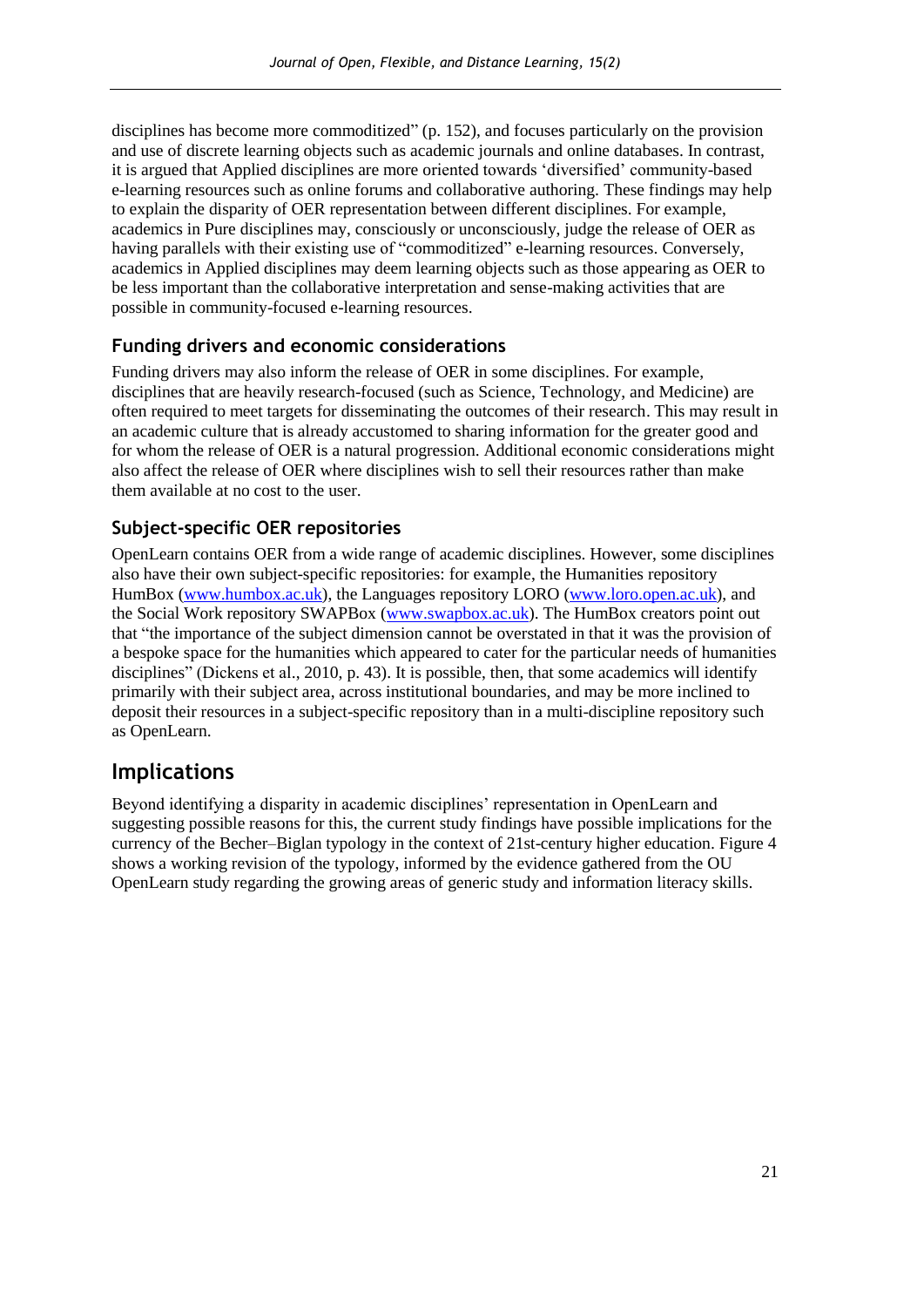

**Figure 4** Working revision of the Becher–Biglan typology

### **Generic study skills and professional development materials**

It was noted earlier that two areas of the OU undergraduate curriculum are not easily accommodated within the Becher–Biglan typology— namely, the cross-disciplinary modules that feature in both the fee-paying and OER curricula, and the generic study skills and professional development materials that are the largest single sector of OpenLearn. The cross-disciplinary modules comprise only 2% of the fee-paying curriculum and just 1% of the OER curriculum and they therefore have few implications for the continued currency of the Becher–Biglan typology. However, generic study skills and professional development materials occupy 20% of the OER curriculum, suggesting that the Becher–Biglan typology should be revised to accommodate the new shape of 21st-century higher education.

Many of the study skills and professional development materials in OpenLearn are disciplineindependent: hence their placement at the centre of the working revision of the Becher–Biglan typology, indicating a core category of generic study and professional development skills that are relevant to all four knowledge groupings in the typology. The OpenLearn generic study skills and professional development materials can be subdivided into three categories:

- 1. materials that focus on generic study skills such as essay writing and revising for exams, together with the development of meta-cognitive strategies such as thinking skills
- 2. materials produced by the OU Library, and that focus on information and critical literacy, providing instruction in searching for and evaluating digital materials
- 3. materials that focus on professional development.

The generic study skills materials in OpenLearn are typical of an ever-growing emphasis in 21stcentury higher education on developing subject-independent study skills and meta-cognitive learning strategies alongside subject-specific knowledge and skills. Allan and Clarke (2007) identify a "renewed impetus for supporting the development of students' learning in higher education" (p. 64) arising, in part, from the widening participation agenda that has been a priority for higher education in recent years. They suggest that the entry of students from a broad range of backgrounds and with disparate levels of previous academic experience demands "greater flexibility and innovation in learning and teaching in order to maximize the retention and successful completion of those who progress into HE", including an increased emphasis on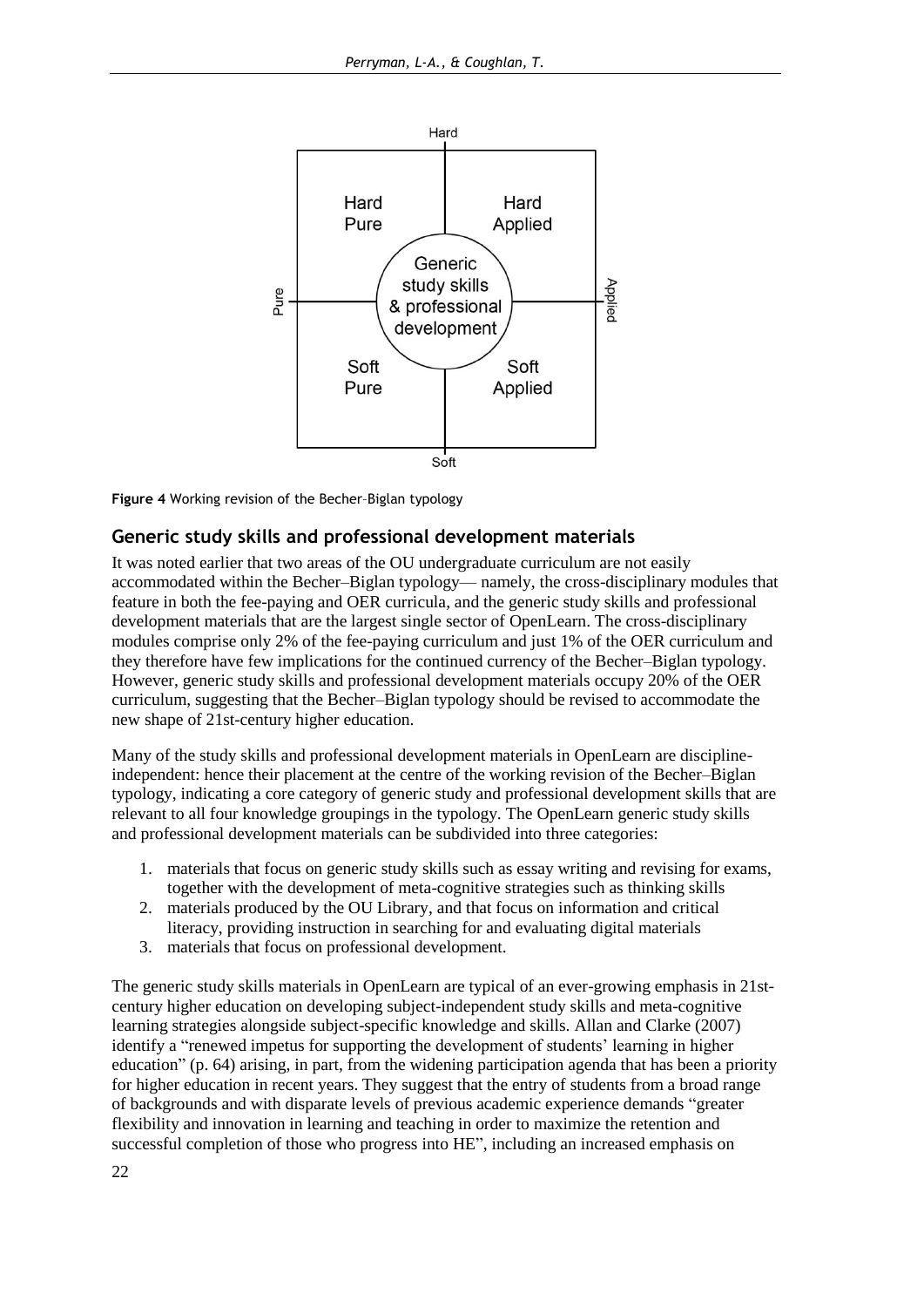developing study skills. The presence of professional development materials in OpenLearn reflects a contemporary emphasis (e.g., Leitch, 2006) on developing higher-level skills for employment, (such as critical thinking, analysis, evaluation, and reflective practice) in the hope that these skills will help employees to adapt to changes in the workplace.

The materials produced by the OU Library are perhaps best explained in the context of research indicating a new role for librarians in producing study materials that relate to information literacy. Whitchurch (2010,) has already observed that the clear knowledge groupings ("territories") and disciplinary cultures ("tribes") featuring in the original Becher–Biglan typology have gradually become "less sustainable, not only between academic disciplines, but also between academics and other forms of professional activity" (p. 168). Law (2010) provides a pertinent example of such changing knowledge groupings when identifying a growing need for information professionals who will take charge of the selection, preservation, and curatorship of digital resources. He observes that "there is an obvious role for information services staff to develop new content systems and to revivify the fundamental skill of the organisation of knowledge" (Law, 2010, p. 196). Law tentatively suggests that such a role might be occupied by traditional librarians, citing Burke's (2002) assertion that:

The practice of librarianship in the virtual library environment will not be very different from that in the traditional print-based library. The librarian's role will continue to include selection of suitable resources, providing access to such resources, offering instruction and assistance to patrons in interpreting resources, and preserving both the medium and the information contained therein. (Conclusion, para. 1)

The Library-produced materials in OpenLearn provide evidence of such practices.

It is important to point out that the proportion of study skills and professional development materials in OpenLearn may not be representative of other OER repositories. Further research is therefore needed before any definitive conclusions can be made regarding whether the Becher– Biglan typology requires adaptation or, indeed, whether a new model needs to be devised to better suit 21st-century higher education.

## **Conclusion**

In conclusion, the current study has shown that there is indeed a disparity between academic disciplines' representation as OER in OpenLearn. A number of possible reasons for this have been proposed and a working revision of the Becher–Biglan typology has been suggested in light of the study findings.

The study findings have implications for widening participation in that some people could be disadvantaged by the disparity in representation and the potential for OER use not being fully realised in certain disciplinary areas. In effect, it would be easier for an individual to pursue a coherent programme of study in some subjects than in others. Similarly, if a tutor wished to assemble a programme of study this would also be easier, cheaper, and faster in some subjects than others—cheaper if costly resources are available for free as OER, and faster if the repository is well stocked.

The current study also shows that if the OER movement's aims for widening access and participation in education are to be achieved, institutions need to actively monitor the disciplinary balance within their OER repositories to ensure that they serve the widest possible audience, especially users seeking resources in disciplines that are under-represented. Harley (2008), exploring the relationship between the creation and use of OER, observes a disparity between "what a potential pool of faculty users of digital resources say they need in undergraduate education and what those who produce those resources imagine as an ideal state"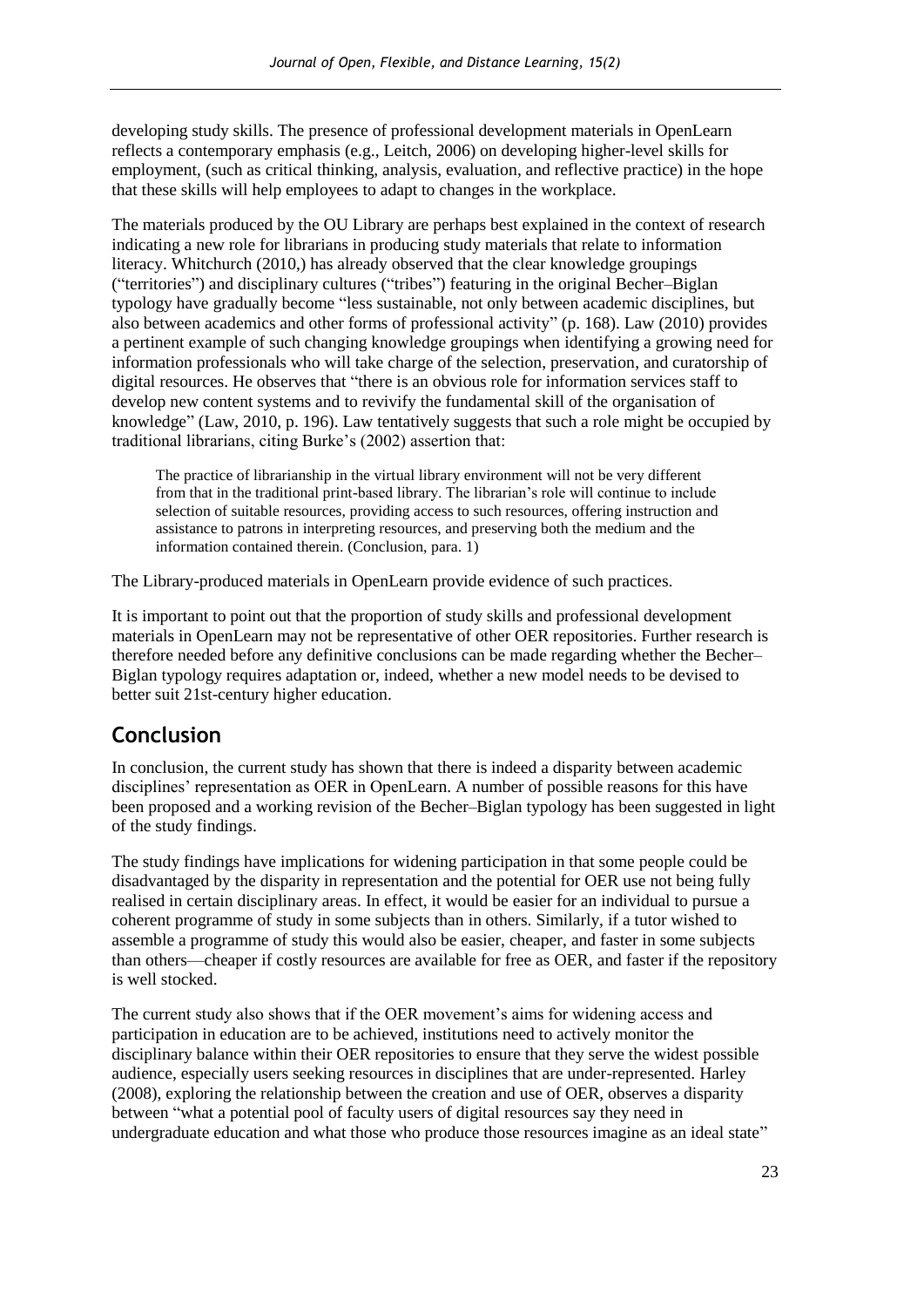(p. 197). The current study's exploration of possible disciplinary differences in the perceived obstacles to releasing materials as OERs could be valuable to institutions that do identify an imbalance in their own repositories.

It is also recommended that under-represented academic disciplines prioritise the release of OER, both to better promote their subject area and to help realise the aims of the OER movement in making high-quality learning materials available to people who may otherwise not have access to them. Arguably, this is particularly pertinent for exactly those academic disciplines which are under-represented in OpenLearn, especially in the context of contemporary cuts to highereducation funding in the United Kingdom. For example, it has been noted that Soft Pure disciplines such as the Arts are not as well represented in OpenLearn as are Hard Pure and Hard Applied disciplines. However, at the time of writing (July 2011) Arts and Humanities education, and the Arts in general, are experiencing huge funding cuts in the United Kingdom (O'Brien, 2011). Arguably then, the release of high quality Arts and Humanities OER can help to ensure that individuals are still able to enjoy the personal and social benefits of studying the Arts, which UNESCO (2006) proclaims are "essential components of a comprehensive education leading to the full development of the individual"  $(p. 1)$ .

A similar case can be made for the Soft Applied disciplines to prioritise the release of OER. For example, Health and Social Care study materials have the potential to make a huge difference in equipping people to live in today's complex societies, to understand each other, and to cope with social and personal problems, irrespective of whether such materials are studied in the context of a formal study programme leading to a qualification or licence to practice. Future OER initiatives could usefully include working with academics from under-represented disciplines in developing and releasing materials.

Future research might build on the current study in exploring the possible reasons for disciplinary disparities in representation as OER through discussion with academics. It would also be insightful to replicate the current study in the context of other OER repositories, both nationally and internationally, to ascertain whether the OpenLearn findings are representative. Finally, it would be valuable for current OER research to be extended to include consideration of potential end users' wishes for the type of OER content they would find useful, to help ensure that OER have the maximum effect in widening participation in education.

### **References**

- Allan, J., & Clarke, K. (2007). Nurturing supportive learning environments in higher education through the teaching of study skills: To embed or not to embed. *International Journal of Teaching and Learning in Higher Education, 19*(1), 64–76.
- Arbaugh, J. B., Bangert, A., & Cleveland-Innes, M. (2010). Subject matter effects and the community of inquiry (CoI) framework: An exploratory study. *Internet and Higher Education, 13*, 37–44. doi: 10.1016/j.iheduc.2009.10.006
- Becher, T. (1989). *Academic tribes and territories*. Buckingham: Society for Research into Higher Education & Open University Press.
- Becher, T. (1994). The significance of disciplinary differences. *Studies in Higher Education, 19*(2), 151–161. doi: 10.1080/03075079412331382007
- Becher, T., & Trowler, P. (2001). *Academic tribes and territories: Intellectual enquiry and the culture of disciplines*. Buckingham, UK: Society for Research into Higher Education & Open University Press.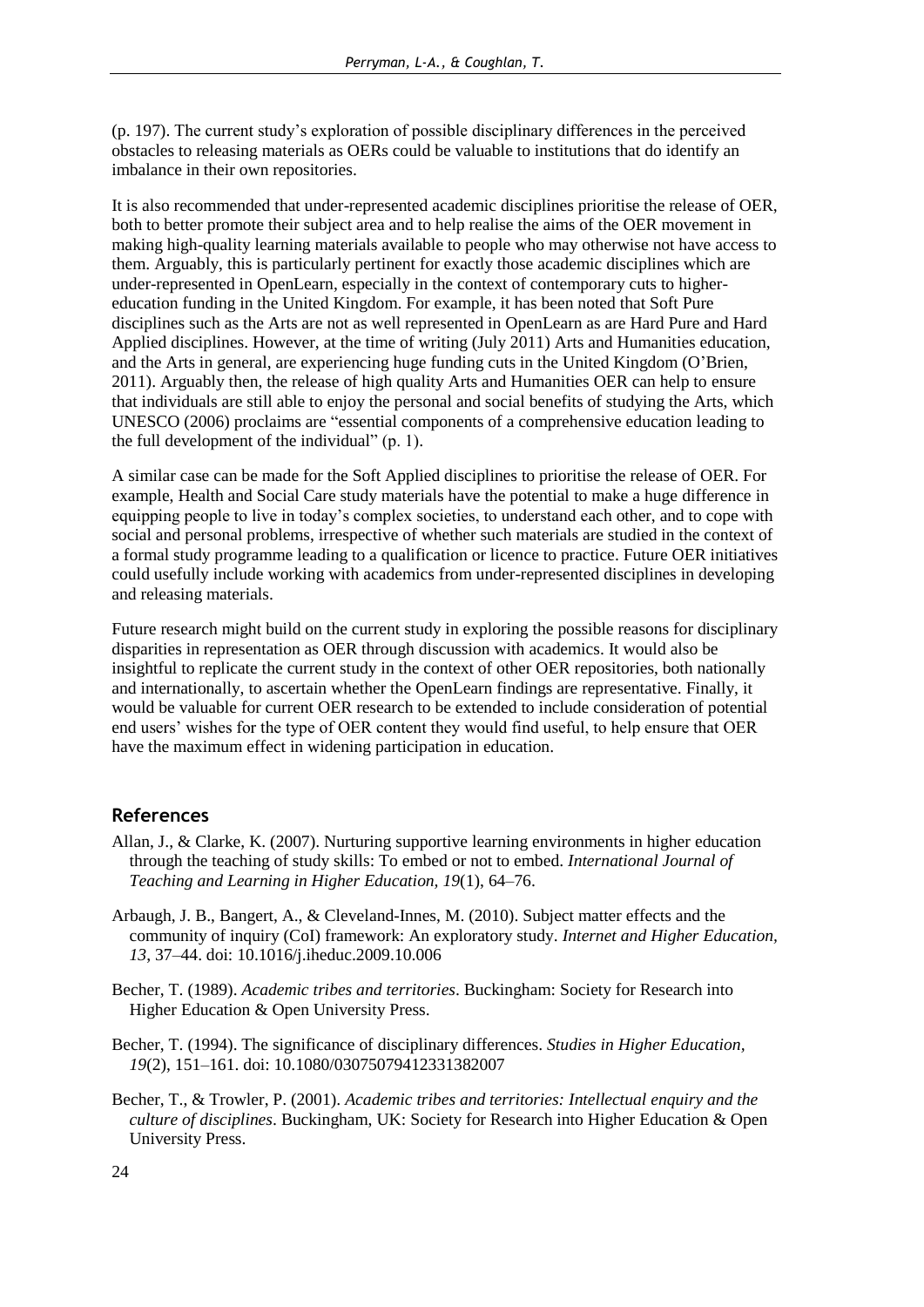- Biglan, A. (1973a). Relationships between subject matter characteristics and the structure and output of university departments. *Journal of Applied Psychology, 57*(3), 204–213.
- Biglan, A. (1973b). The characteristics of subject matter in different scientific areas. *Journal of Applied Psychology, 57*(3), 195–203.
- Burke, L. (2002). The future role of librarians in the virtual library environment. *Australian Library Journal, 51*(1). Retrieved from www.alia.org.au/publishing/alj/2051.2011/full.text/future.role.html
- Cape Town Open Education Declaration. (2007). *Cape Town open education declaration: Unlocking the promise of open educational resources*. Retrieved from http://www.capetowndeclaration.org/read-the-declaration
- Creaser, C., Fry, J., Greenwood, H., Oppenheim, C., Probets, S., Spezi, V., & White, S. (2010). Authors' awareness and attitudes toward open access repositories. *New Review of Academic Librarianship, 16*, 145–161. doi: 10.1080/13614533.2010.518851
- Dickens, A., Borthwick, K., Richardson, S., Lavender, L., Mossley, D., Gawthrope, J., & Lucas, B. (2010). *The HumBox project: Final report.* Retrieved from [http://www.llas.ac.uk/resourcedownloads/3233/humbox\\_final\\_report.pdf](http://www.llas.ac.uk/resourcedownloads/3233/humbox_final_report.pdf)
- Downes, S. (2011). *Free learning: Essays on open educational resources and copyright.*  Retrieved from<http://www.downes.ca/files/books/FreeLearning.pdf>
- Geser, G. (Ed.). (2007). *Open educational practices and resources: OLCOS roadmap 2012*. Salzburg: Open eLearning Content Observatory Services (OLCOS).
- Gorsky, P., Caspi, A., Antonovsky, A., Blau, I., & Mansur, A. (2010). The relationship between academic discipline and dialogic behavior in Open University course forums. *International Review of Research in Open and Distance Learning, 11*(2), 49–72.
- Guthrie, K., Griffiths, R., & Maron, N. (2008). *Sustainability and revenue models for online academic resources: An Ithaka report.* Retrieved from http://sca.jiscinvolve.org/wp/files/2008/06/sca\_ithaka\_sustainability\_report-final.pdf
- Harley, D. (2008). Why understanding the use and users of open education matters. In T. Iiyoshi & M. S. Vijay Kumar (Eds.), *Opening up education: The collective advancement of education through open technology, open content, and open knowledge*. Cambridge, MA: The Carnegie Foundation for the Advancement of Teaching, MIT Press.
- Hativa, N. (1997). *Teaching in a research university: Professors' conceptions, practices, and disciplinary differences*. Paper presented at the Annual Meeting of the American Educational Research Association, March 24–28, 1997, Chicago.
- Kemp, B., & Jones, C. (2007). Academic use of digital resources: Disciplinary differences and the issue of progression revisited. *Educational Technology & Society, 10*(1), 52–60.
- Law, D. (2010). Changing identities of library and IS staff. In C. Whitchurch (Ed.), *Academic and professional identities in higher education* (pp. 185–198). Abingdon/New York: Routledge.
- Leitch, Lord S. (2006). *The Leitch review of skills. Prosperity for all in the global economy: World class skills. Final report*. London: HMSO.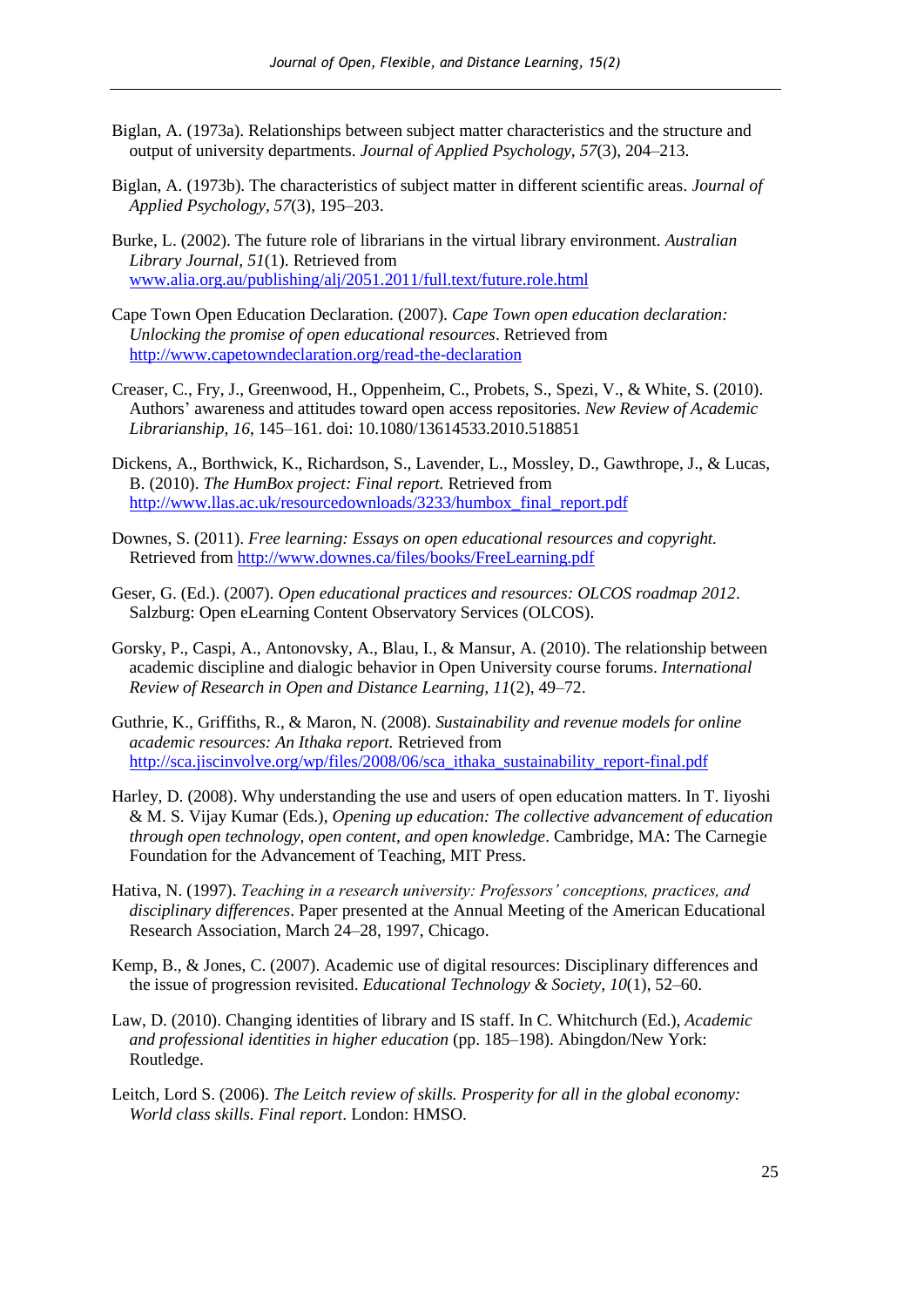- Larsen, K., & Vincent-Lancrin, S. (2006). The impact of ICT on tertiary education: Advances and promises. In D. Foray & B. Kahin (Eds.), *Advancing knowledge and the knowledge economy.* Cambridge, MA: MIT Press.
- Lucas, R., & Kolb, U. (2009). *Use of 3D virtual environments in teaching astronomy and physics*. Paper presented at the Frontiers in Science Education Research (FISER) conference, Famagusta, North Cyprus.
- Mossley, D. J. (2010). *I am what I am: Self-identity, communities and reviewing in the humanities HumBox project*. Paper presented at the OER10 conference, 23 March 2010, Cambridge, UK.
- Neuman, R., Parry, S., & Becher, T. (2002). Teaching and learning in their disciplinary contexts: A conceptual analysis. *Studies in Higher Education, 27*(4), 405–417. doi: 10.1080/0307507022000011525
- O'Brien, D. (2011). *Measuring the value of culture*. Retrieved from http://www.culture.gov.uk/publications/7660.aspx
- Schmidt, J. P. (2007). *UNESCO OER toolkit draft*. Retrieved from [http://wikieducator.org/UNESCO\\_OER\\_Toolkit\\_Draft#Benefits\\_of\\_Open\\_Educational\\_Reso](http://wikieducator.org/UNESCO_OER_Toolkit_Draft#Benefits_of_Open_Educational_Resources) [urces](http://wikieducator.org/UNESCO_OER_Toolkit_Draft#Benefits_of_Open_Educational_Resources)
- Smart, J. C., & Ethington, C. A. (1995). Disciplinary and institutional differences in undergraduate education goals. In N. Hativa & M. Marincovich (Eds.), *Disciplinary differences in teaching and learning: Implications for practice* (pp. 49–57). San Francisco, CA: Jossey-Bass.
- Smith, G. G., Heindel, A. J., & Torres-Ayala, A. T. (2008). E-learning commodity or community: Disciplinary differences between online courses. *Internet and Higher Education, 11*, 152–159. doi: 10.1016/j.iheduc.2008.06.008
- Spiro, R. J., Vispoel, W. P., Schmitz, J. G., Samarpungavan, A., & Boerger, A. E. (1987). *Knowledge acquisition and application: Cognitive flexibility and transfer in complex content domains* (Technical Report No. 409). University of Illinois at Urbana-Champaign, Center for the Study of Reading.
- Tallantyne, F. (Ed.). (2008). *Work-based learning, workforce development: Connections, frameworks and processes*. York: Higher Education Academy.
- UNESCO. (2006). *The UNESCO road map for arts education: The aims of arts education*. Retrieved from [http://portal.unesco.org/culture/en/files/31999/11750860503aims\\_artseducation.pdf/aims\\_artse](http://portal.unesco.org/culture/en/files/31999/11750860503aims_artseducation.pdf/aims_artseducation.pdf) [ducation.pdf](http://portal.unesco.org/culture/en/files/31999/11750860503aims_artseducation.pdf/aims_artseducation.pdf)

Vygotsky, L. S. (1978). *Mind in society*. Cambridge, MA: Harvard University Press.

- Walsh, T. (2011). *Unlocking the gates: How and why leading universities are opening up access to their courses*. Princeton: Princeton University Press.
- Whitchurch, C. (2010). Convergence/divergence in professional identities. In C. Whitchurch (Ed.), *Academic and professional identities in higher education* (pp. 167–183). Abingdon/New York: Routledge.